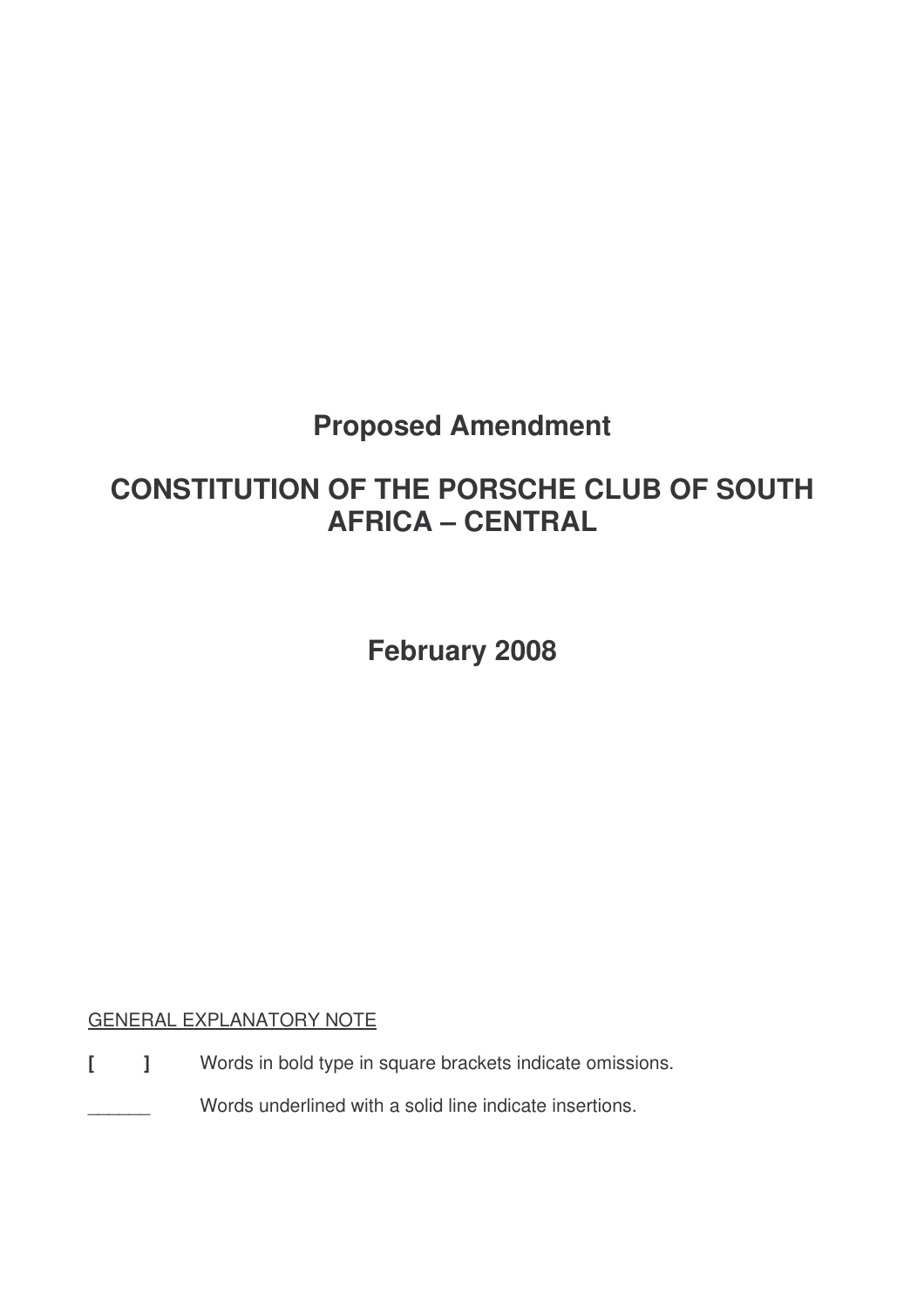# **CONSTITUTION OF THE PORSCHE CLUB OF SOUTH AFRICA - CENTRAL**

## **PREAMBLE**

The PORSCHE CLUB OF SOUTH AFRICA – CENTRAL is a sports car club; a marque club for Porsche owners, enthusiasts and persons interested in the Porsche marque.

## **A. TITLE**

The club shall be known as the PORSCHE CLUB OF SOUTH AFRICA – CENTRAL.

### **B. OBJECTIVES**

The objectives of the Porsche Club of South Africa – Central, hereinafter referred to as "the Club", are:

- 1. To promote the highest standards of courtesy and safety on the roads by Porsche owners and enthusiasts.
- 2. The enjoyment and sharing of goodwill and fellowship amongst Porsche owners and enthusiasts engaging in social and other events as may be agree**[able]**d upon from time to time.
- 3. The maintenance of the highest standards of operation and performance of the marque by sharing and exchanging technical and mechanical information.
- 4. The establishment and maintenance of mutually beneficial relationships with the Porsche factory, Porsche dealers and other service sources; to the end that the marque shall prosper and continue to enjoy its unique leadership and position in automotive annals.
- 5. To interchange ideas and suggestions with other Porsche clubs throughout the world.
- 6. The establishment of **[mutually]** co-operative relationships with other sports car clubs, particularly through Motorsport South Africa and the Automobile Association of South Africa, so that all sports car enthusiasts may enjoy the interchange of ideas and competition in shared events with owners of other marques.
- 7. To maintain a register of the Club members **[of Porsche owners and enthusiasts]**.
- 8. To promote originality in Porsche engined vehicles and encourage interest in any other Porsche related matter.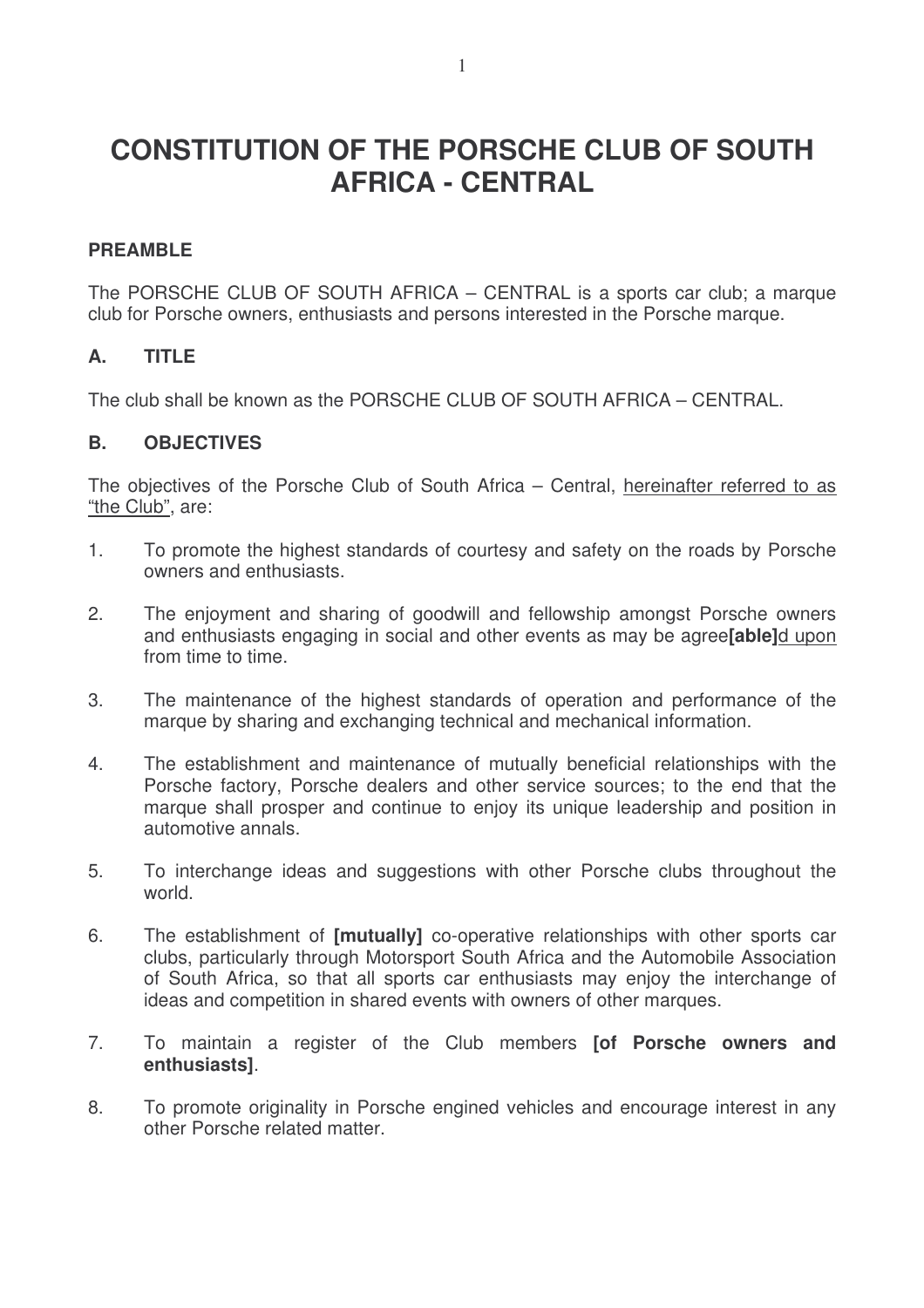# **C. COMMITTEE**

1. (a) The Club shall be directed and its business transacted by a committee consisting of a President, Vice President, Secretary, Treasurer and no more than 10 more members, hereinafter referred to as "the Committee".

(b) The quorum for meetings of the Committee shall be 50% of all the members of the Committee plus one member. Meetings of the Committee shall be held at least 10 times annually. The President, if he deems necessary, may call extraordinary meetings in addition thereto.

(c) **[Furthermore the]** Membership of non-Porsche owners on the Committee is limited to 10% of the total number of members of the Committee.

2. The Committee shall be chosen annually by election at the Annual General Meeting of the **[Porsche]** Club.

**[The quorum of members required at the Annual General Meeting is 30. Members shall be notified in writing of the date of the Annual General Meeting, such notification to be posted to members no less than 21 days before the date of the Annual General Meeting.]**

3. (a) Nominations for the Committee shall be in writing and shall be addressed to the Secretary of the Club, **[and]** to reach the Secretary of the Club at least 14 days before the Annual General Meeting.

(b) Each nomination shall state the names and membership numbers of the nominee, proposer and seconder, as well as the portfolio for which the member is being nominated, together with the nominee's written consent to being nominated.

(c) The **[nominations**] nominees receiving the highest number of votes in respect of **[any]** the specific portfolio he/she has been nominated for shall **[be]** constitute the Committee for the incoming year.

- 4. To ensure continuity, the outgoing President may attend Committee meetings in an *ex officio* capacity with full voting rights for a period of **[twelve]** 12 months.
- 5. (a) The new Committee shall elect a President, Vice President, Secretary and Treasurer for one year of office.

(b) No member may qualify to be elected to the position of President unless he/she has served on the Committee for a period of **[1]** one year immediately preceding the year that he/she is nominated for the position of President.

(c) No member may serve as President for a period in excess of **[2]** two consecutive years at a time: Provided that the new Committee may by unanimous agreement extend the period of office of a President who has served for **[2]** two consecutive years, by a maximum period of **[1]** one year.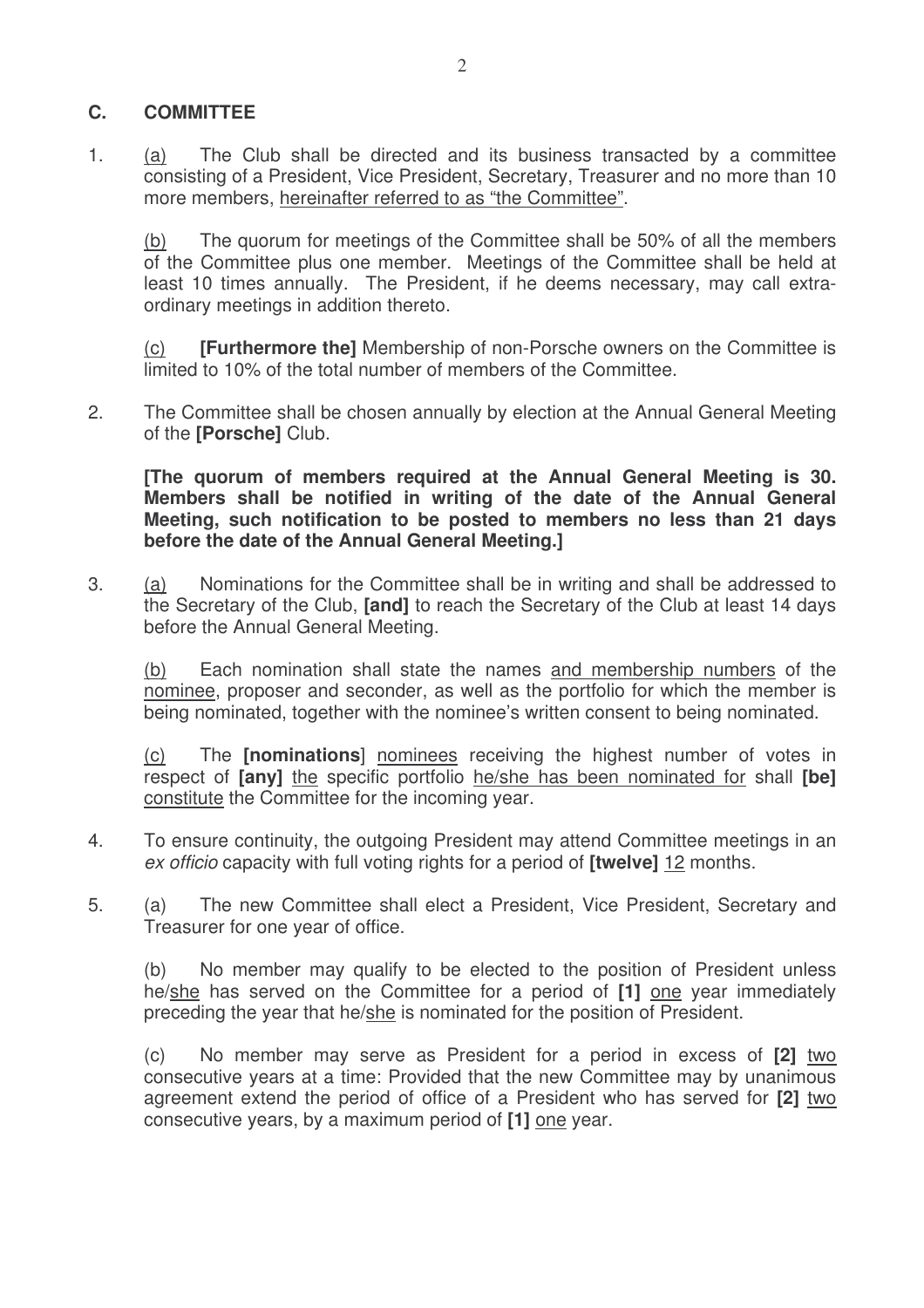6. (a) The Committee shall have the power, by co-option, to fill any vacancy amongst its members for the unexpired portion of that member's term of office and/or to invite, by co-option, specific members who are not Committee members, to assist **[in]** with specific projects from time to time.

(b) These co-opted members shall **[however]** have no voting rights during the period **[in]** for which they have been co-opted onto the Committee.

- 7. Every member of the Committee, including the President, shall be entitled to one vote at each Committee meeting or extra-ordinary **[or special]** meeting called by the President but in the event of a tie, the President shall **[be entitled to]** have a casting vote **[in addition to his ordinary vote]**.
- 8. (a) The Committee shall have the sole and discretionary power to appoint *ex officio*, a patron and any other such honorary member as they deem fit. In particular, visitors from other Porsche clubs worldwide may be eligible as temporary honorary members.

(b) Proposals for the appointment of honorary members must be submitted to the Committee for approval and such appointments shall be ratified at each Annual General Meeting of the Club.

- 9. The Committee may, from time to time and at its discretion, obtain insurance of whatever nature for and on behalf of the **[Porsche]** Club **[of South Africa]** as it deems fit.
- 10. The Committee may at its discretion invest the funds of the Club, as it deems fit with any banking institution or any other similar financial institution.
- 11. (a) The **[regional]** Committee acknowledges the existence of approved subregional branches of the **[Porsche]** Club **[of South Africa]**, which will be **[answerable]** accountable to the **[regional]** Committee.

(b) The sub-regional branches will have the power to elect their own committee members annually and determine the number of portfolios as the need arises. The sub-regional committees will consist of a **[Chairman]** Chairperson, Secretary, Treasurer and the total committee shall have no more than **[ten]** 10 elected committee members. The membership of non-Porsche owners on the sub-regional committee is limited to one per 100 members to the nearest 100.

(c) The committee members of the different sub-regional branches shall consist of fully paid up members of the Club from the specific sub-region and shall comply with the same conditions of election as that laid down for the **[regional]** Committee.

(d) The quorum for meetings of the sub-regional committees shall be **[fifty percent]** 50%of all the members of the committee plus one member **[of the elected committee members present in person]**. The quorum of members required at the Annual General Meeting of the sub-regional branch is **[ten]** 10.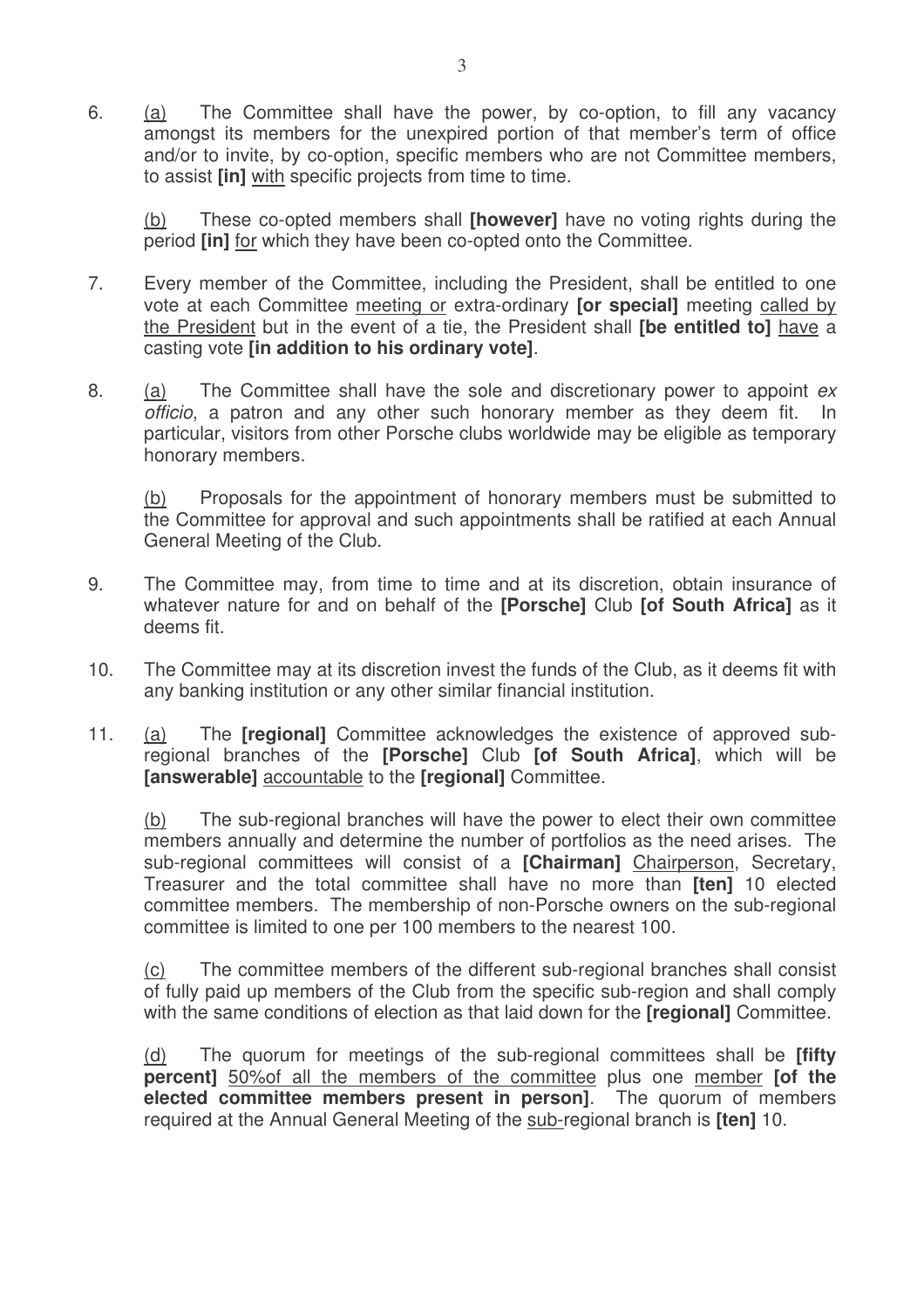(e) A certain percentage of the annual subscription fees emanating from a subregion will be determined annually, after **[regional]** Committee consultation with the different sub-regional committees, and will be paid over and made available for use by the different sub-regional committees in that region.

(f) The Treasurer of every sub-regional committee will keep record of the financial status of the sub-regional branch and report at least annually or as and when required to the **[regional]** Committee in connection with the income and expenses of the sub-regional branch.

(g) If deemed necessary by the **[regional]** Committee, the **[regional]** Committee shall meet with the sub-regional committees, on no less than **[3]** three occasions annually, to discuss and finalise **[the following issues]** the percentage of the annual subscription fees emanating from the members of each sub-regional branch that will be retained by the **[National]** Committee to finance the administration and related matters of the **[Porsche]** Club **[of South Africa – Central]**. For the purpose of the **[3]** three meetings referred to above, each sub-regional branch shall be entitled to have one representative with voting power present for every 100 members in that region: Provided that where a region has 10 members or less, that region shall be entitled to send a representative to each meeting but such representative shall have no voting powers.

12. Members of committees of sub-regional clubs, registered with the **[Porsche]** Club **[of South Africa – Central]**, may attend meetings of the **[Regional]** Committee of the Club but the voting rights of such members are limited to one Committee member from each sub-regional club and no more. The **[Porsche]** Club **[of South Africa – Central]** may reimburse the travel and accommodation costs (pay the equivalent of two air tickets, economy class, annually) to the committee members of each sub-regional club, in order that they may attend, if they so desire, meetings of the **[Regional]** Committee of the **[Porsche]** Club, **[of South Africa – Central or]** any Special General Meeting or Extra-Ordinary General Meeting thereof.

## **D. DUTIES OF SECRETARY**

The Secretary shall take minutes of all meetings of the Club and its Committees, and shall deal with all correspondence. The nature of the minutes taken by the Secretary shall either be in writing and/or by tape recording. In the event of a tape recording, such tape recording shall not be edited, but shall include the entire recording of the meeting and such recording shall be sealed after the meeting. The Secretary shall ensure that from time to time the records of the Club including the minute book, and the names and addresses of Club members are kept up to date.

## **E. DUTIES OF THE TREASURER**

1. The Treasurer shall have charge of and maintain proper books of accounts of the Club's funds, which shall be deposited in the name of the Porsche Club of South Africa – Central at an approved financial institution, approved by the Committee from time to time. Such books of accounts shall be ledger, receipt book, address of all members, outstanding membership and any other such books of accounts, as the Treasurer may deem necessary.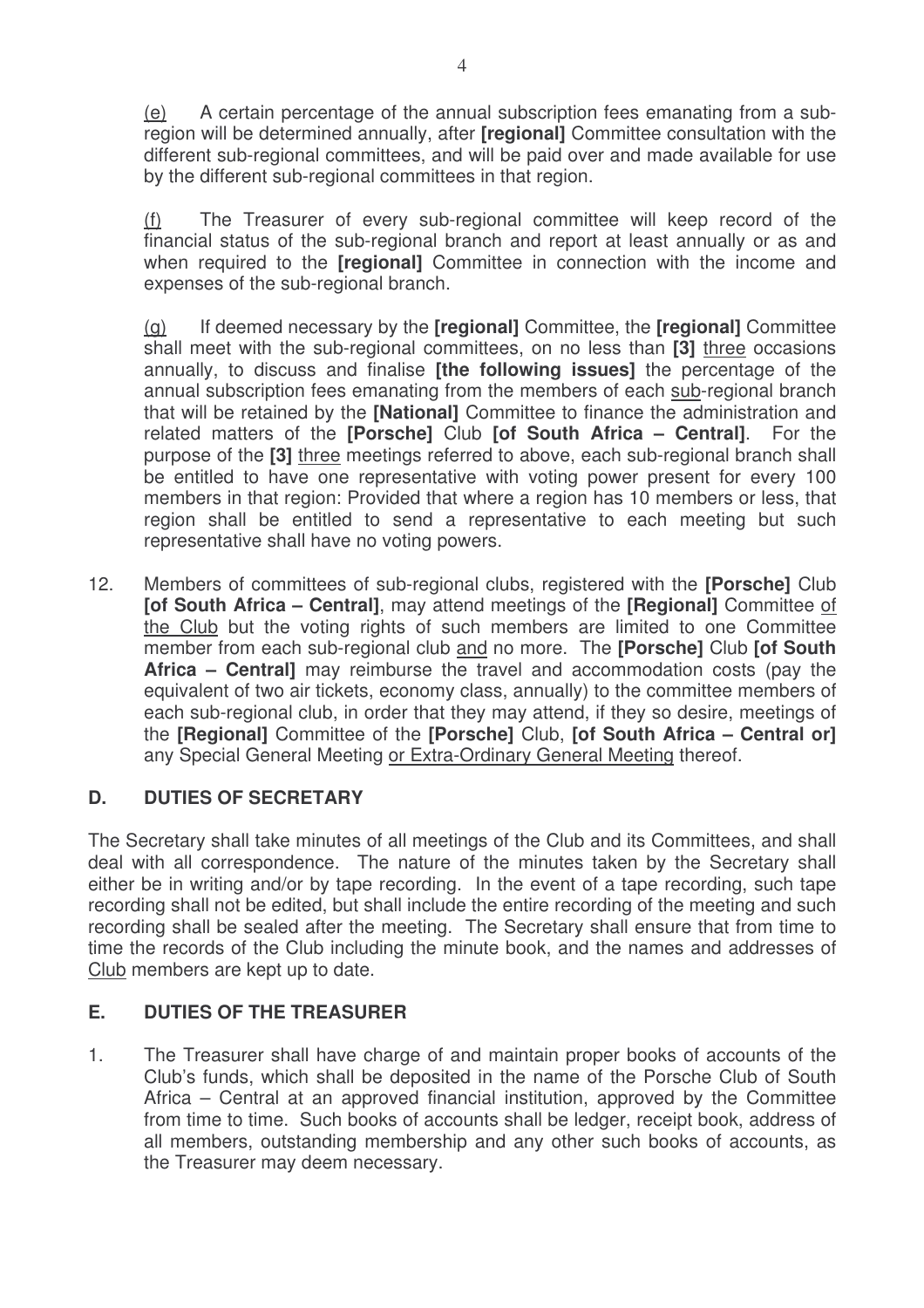2. (a) All accounts in the name of the Porsche Club of South Africa – Central shall be paid only after authorisation by the **[Regional]** Committee.

(b) All cheques in payment of accounts shall be signed by two authorised members of the Committee.

(c) The members of the Committee who are authorised to sign cheques are the President, Vice President, Treasurer and Secretary.

- 3. The Treasurer shall collect all subscriptions and other monies due to the Club. A copy of the annual accounts, duly audited by an auditor (being a member of the Institute of Chartered Accountants) and approved by the Committee, shall be available at the Annual General Meeting for inspection and comment and shall be presented by the Treasurer.
- 4. No funds of the Club may be loaned to a member of the Club unless every member of the Committee agrees thereto.

#### **F. QUALIFICATION FOR MEMBERSHIP**

- 1. Membership to the **[Central Region of the Porsche]** Club **[of South Africa]**, automatically includes membership to the National Club. Membership to the National Club is divided into membership to the different regions and is determined by the region in which the member resides.
- 2. (a) Membership shall be available to persons who own or drive a Porsche product, and to all Porsche enthusiasts, and other interested persons all of whom must be 18 years of age and over.

(b) The Committee, in its sole discretion, shall have the power to reject any application **[without disclosing reasons]**.

(c) Membership shall include his/her spouse: Provided that a member and his/her spouse shall jointly be entitled to one vote.

(d) Membership of the **[Porsche]** Club **[of South Africa]** with respect to non-Porsche owners shall be restricted to 10% of the total members of the Club.

- 3. Annual membership shall be **[from the 1 st October 2004 to 31 December 2005 and thereafter]** from 1 January to 31 December of each year.
- 4. Each member of the Committee and member of the **[Porsche]** Club **[of South Africa – Central]**, upon attaining membership, **[hereby undertakes to]** shall accept and abide by the Constitution of the Porsche Club of South Africa – Central and **[undertakes]** shall not **[to]** do anything which would bring the **[Porsche]** Club and/or the marque and/or any of its members into disrepute.
- 5. The members of the **[Porsche]** Club **[of South Africa – Central]** and their heirs and/or assigns and/or executors and/or trustees and/or administrators **[hereby]**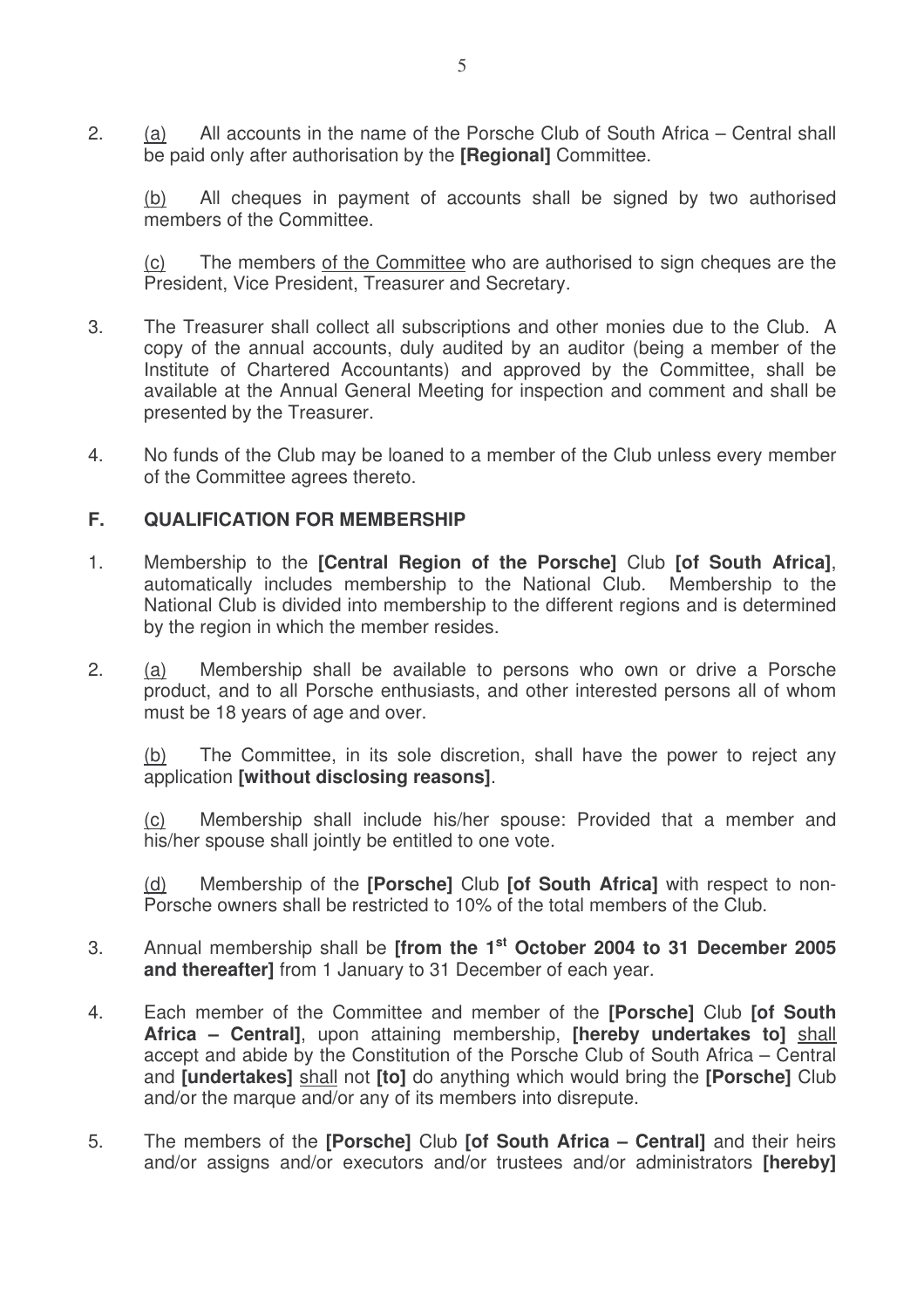shall indemnify the **[Porsche]** Club **[of South Africa – Central]** and its Committee members against any legal action for damages or otherwise, in respect of any act or omission arising out of any event, social occasion, rally or meeting.

## **G. SUBSCRIPTIONS**

Entry fees and subscriptions, payable on application for membership, shall be determined by the Committee from time to time and as the case may be. Subscriptions shall be due on **[the 1 st of January 2006 and on]** the 1 st of January each year **[thereafter]**.

## **H. DISCIPLINARY ACTION**

- 1. The Committee shall be empowered to suspend, **[or]** expel or fine any member whose conduct it deems to be prejudicial to the interests of the **[Porsche]** Club **[of South Africa]** and/or the marque and/or **[to]** its members.
- 2. The offending member shall be required to **[place before]** furnish the Committee with a written explanation within 14 days of him/her being notified in writing of the allegations against him/her **[and in the event that]** where after the Committee **[reject such explanation, it]** may make such decision as it deems fit **[in the circumstances]**.
- 3. The decision of the Committee **[members present at the meeting]** shall be final **[and the member shall not be entitled to resort any legal action and/or arbitration in respect of such Committee's decision. Such penalized member shall be bound to accept the Committee's decision as final and binding]**.

## **I. ANNUAL GENERAL MEETINGS**

1. (a) An Annual General Meeting shall be held each year and be composed of members of the **[Porsche]** Club **[of South Africa – Central]**.

## (b) The quorum of members required at the Annual General Meeting is 30.

2. The President of the **[Central Regional Committee]** Club, or in his absence the Vice President, shall be the **[chairman]** chairperson of the meeting.

### 3. **[An Annual General meeting and a meeting at which a special resolution is to be passed shall be convened on not less than 21 days' notice.]**

(a) Members shall be notified in writing of the date of the Annual General Meeting and a meeting at which a special resolution is to be passed (Special General Meeting), such notification to be posted to members no less than 21 days before the date of the General Meeting.

(b) The notice period for the meeting shall be exclusive of the day on which it is served or deemed to be served and of the date of the meeting.

(c) The notice of the meeting will specify the day and hour of the meeting and the business to be transacted there at.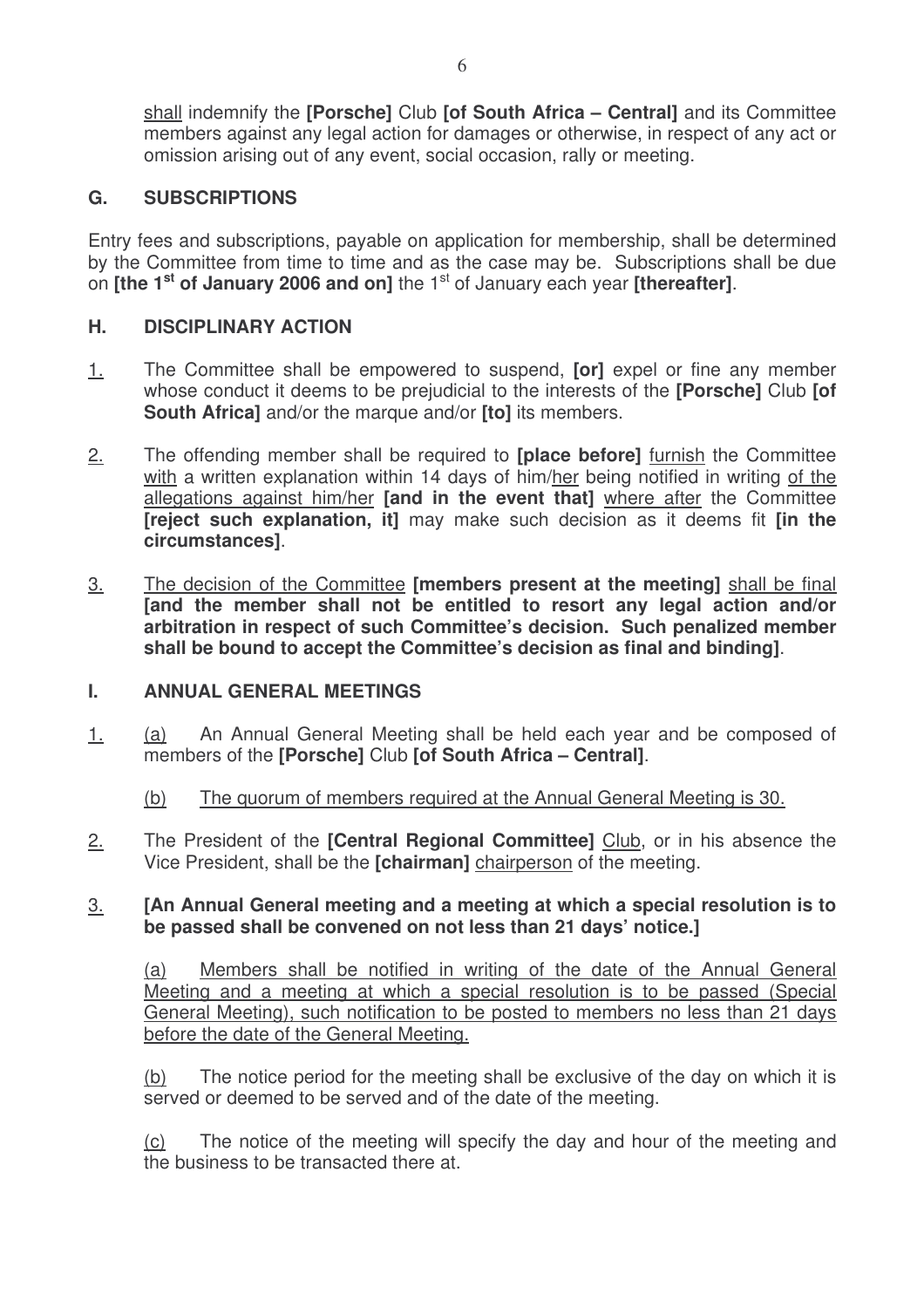4. (a) A member of the Club not able to attend **[an Annual]** a General Meeting may be represented by another member of the Club: Provided it is for *bona fide* illness, health, out-of-the-area business or holiday reasons.

(b) The member of the Club who will hold **[his/her]** a proxy vote **[provided that a proxy will]** shall be entitled to represent only one principal.

(c) Such proxy shall be in writing, duly signed and publicly announced at the start of the meeting.

- 5. The business of an Annual General Meeting shall be:
- To receive members credentials and proxy authorities
- To approve the agenda
- To confirm and otherwise deal with the minutes of the previous AGM
- To receive annual reports from the **[Chairman]** Chairperson, Treasurer & Secretary
- To receive and adopt the audited financial statements
- To elect a committee for the ensuing year
- To approve any proposal to repeal, replace or amend the Constitution, **[which]** after due notice **[shall]** thereof **[have]** has been given.

## **J. GENERAL MEETINGS**

- 1. On receipt of a written application signed by at least 30 Club members, an Extra-Ordinary General Meeting shall be called by the Secretary.
- 2. The Secretary shall give 21 days' written notice of such a meeting to the Club members.

# **K. INCOME AND PROPERTY**

- 1. The income and property of the **[Porsche]** Club shall be applied in the discretion of the Committee but generally towards the promotion of the objects for which the **[Porsche]** Club **[of South Africa]** has been founded.
- 2. The Committee shall be accountable to the **[Porsche]** Club for any excessive expenditure incurred during its term of office.

## **L. AMENDMENTS**

1. **[Alterations to or additions]** Repeal, replacement and/or amendments to **[this Constitution]** the Constitution of the Porsche Club of South Africa - Central, shall be made at the Annual General Meeting or an Extra-Ordinary General Meeting after **[notice of such alterations or additions]** proposals for such repeal, replacement and/or amendments have been submitted in writing, to the Secretary, at least 30 days prior to the said meeting.